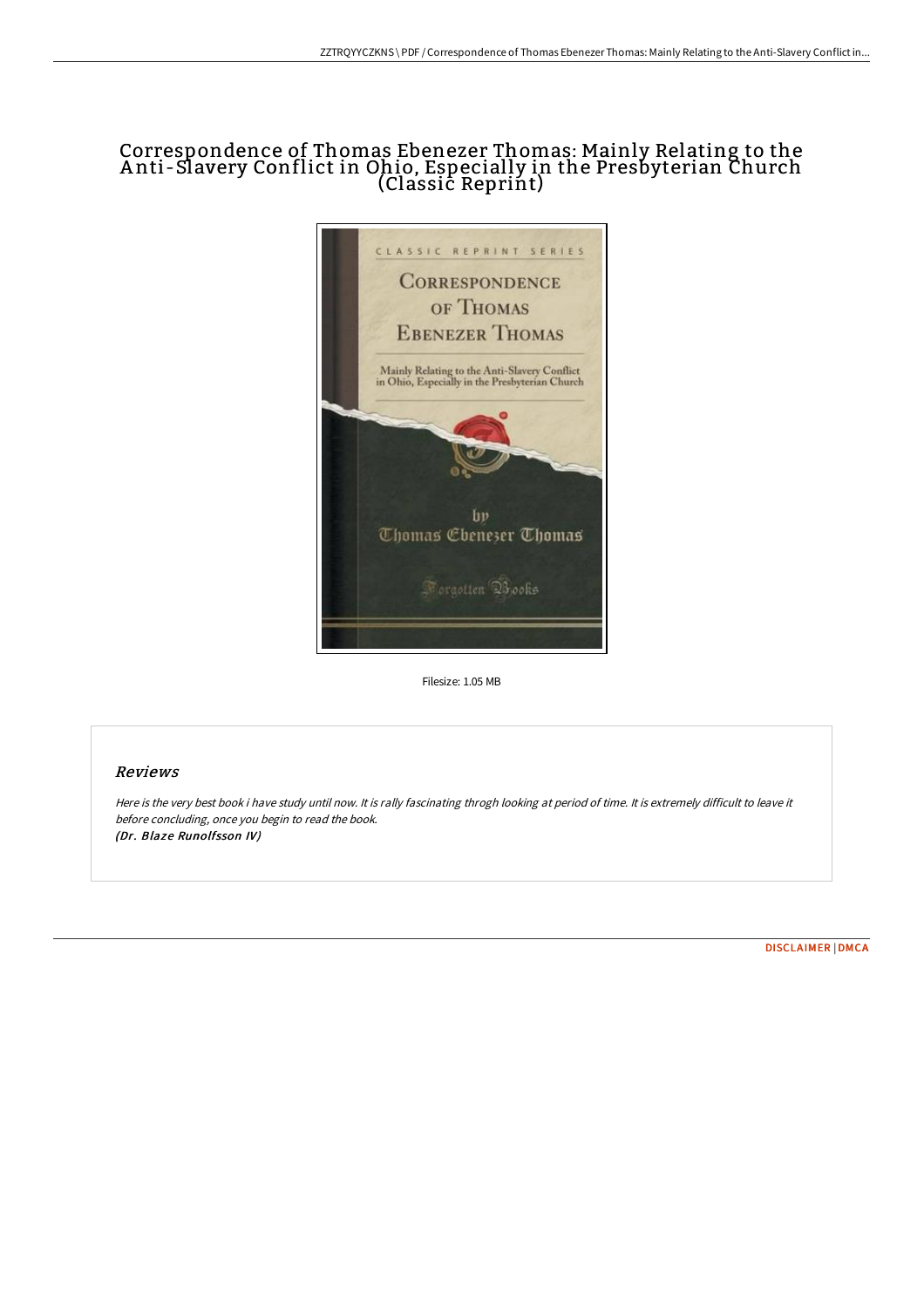## CORRESPONDENCE OF THOMAS EBENEZER THOMAS: MAINLY RELATING TO THE ANTI-SLAVERY CONFLICT IN OHIO, ESPECIALLY IN THE PRESBYTERIAN CHURCH (CLASSIC REPRINT)



Forgotten Books, United States, 2015. Paperback. Book Condition: New. 229 x 152 mm. Language: English . Brand New Book \*\*\*\*\* Print on Demand \*\*\*\*\*.Excerpt from Correspondence of Thomas Ebenezer Thomas: Mainly Relating to the Anti-Slavery Conflict in Ohio, Especially in the Presbyterian Church At the head of the list stands the somewhat rawboned and ungainly figure of President Bishop. He had many friends, high cheek bones and friendly eyes. Both he and President E. D. MacMaster, later, had the mantle of authority stripped from shoulders not yet stooped with age, and because they could not maintain discipline. Prof. William H. McGuffey had two passions which consumed his young life, - the preaching of the gospel and the education of the child-mind. He was a cold, unapproachable man who wanted his students to drill every morning in public oratory at 5:00 A. M. He wore a stove pipe hat and a solemn suit of shining black bombazine; and the Darrtown congregation that he sup plied, were impressed by the glassy sheen of his garments. When Doctor Scott returned from Carey s premature project of the Farmer s College. Ben Harrison was in his train when Doctor S. gathered about them a circle of demure and bewitching maidens. At this time, the extreme abolitionists were lifting up their voices throughout the land. A part of them in the Presbyterian church demanded the immediate exclusion of all slave-holding members. Doctor Junkin demurred. He was a staunch union man, and personally opposed to slavery, but he believed that emancipation should come by slow and gradual process, based on a scheme of deportation. In a session of Presbytery, he expressed himself succinctly in a few well-chosen words requiring some ten hours in their delivery and at once a new enemy camped at his gates. A...

R Read [Correspondence](http://techno-pub.tech/correspondence-of-thomas-ebenezer-thomas-mainly-.html) of Thomas Ebenezer Thomas: Mainly Relating to the Anti-Slavery Conflict in Ohio, Especially in the Presbyterian Church (Classic Reprint) Online

D. Download PDF [Correspondence](http://techno-pub.tech/correspondence-of-thomas-ebenezer-thomas-mainly-.html) of Thomas Ebenezer Thomas: Mainly Relating to the Anti-Slavery Conflict in Ohio, Especially in the Presbyterian Church (Classic Reprint)